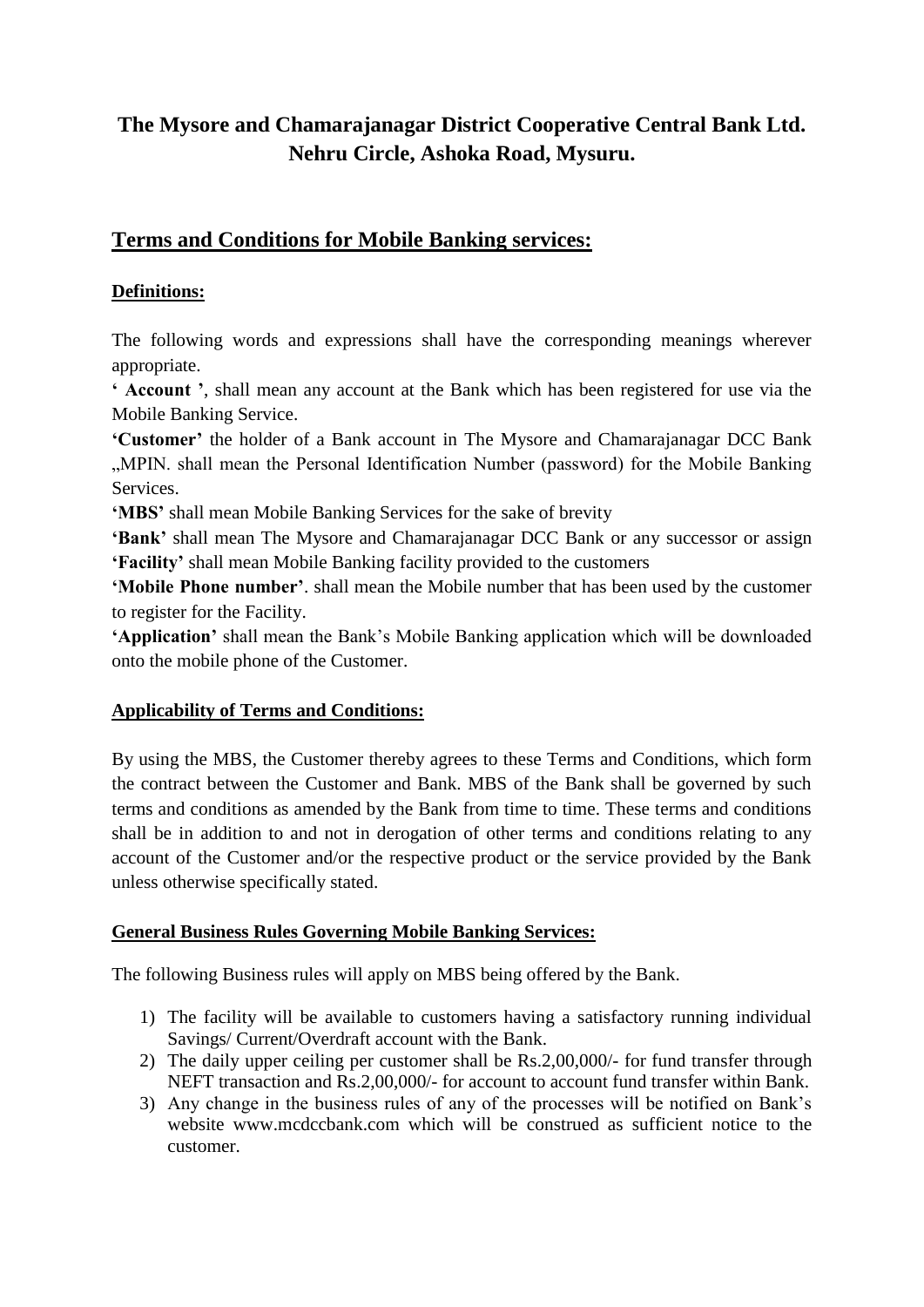- 4) In the case of a joint account where mode of operation is "Either or Survivor" authorised person can use the facility. The transactions in such accounts shall be binding on all the joint account holders, jointly and severally. Accounts where mode of operation is "joint" as also accounts in the name of minor or where minor is a joint account holder are not eligible for MBS.
- 5) The Bank reserves the right to reject a Customer's application for MBS without assigning any reasons.
- 6) The Customer can request for termination of the Facility by visiting the branch and giving a written request. The Customer shall remain accountable for all the transactions on the designated account made request prior to confirmation of any such cancellation request.
- 7) It shall be the Bank's endeavour to give a reasonable notice for withdrawal or termination of the facility, but the Bank may at its discretion withdraw temporarily or terminate the facility, either wholly or partially, anytime without giving prior notice to the customer. The facility may be suspended for any maintenance or repair work for any breakdown in the Hardware/ Software for MBS, any emergency or security reasons without prior notice and the bank shall not be responsible if such an action has to be taken for reasons of security or emergency.
- 8) The Bank may also terminate or suspend the services under the Facility without prior notice if the customer has violated the terms and conditions laid down by the Bank or on the death of the Customer when brought to the notice of the Bank.

#### **Usage of Facility:**

By accepting the terms and conditions on the mobile phone while registering for the facility, the customer:

- 1) agrees to use the MBS for financial and non-financial transactions offered by the Bank from time to time.
- 2) also irrevocably authorizes the Bank to debit the Bank Accounts which have been enabled for MBS for all transactions/services undertaken using TPIN.
- 3) authorises the Bank to map the CUSTOMER ID and mobile phone number for the smooth operation of MBS offered by Bank and to preserve the mapping record in its own server or server of any other third party and to use such data at its discretion for providing/enhancing further banking/ technology products that it may offer.
- 4) agrees that he/ she is aware and accepts that MBS offered by the Bank will enable him/her to transact using TPIN within the limit prescribed by the Bank and will be deemed as bonafide transaction.
- 5) agrees that the transactions originated using the mobile phones are non retractable as these are instantaneous/real time.
- 6) understands and explicitly agrees that Bank has the absolute and unfettered right to revise the prescribed ceilings from time to time which will be binding upon him/her.
- 7) agrees to use the facility on a mobile phone properly and validly registered in his/her name only with the Mobile Service Provider and undertakes to use the Facility only through mobile number which has been used to register for the Facility.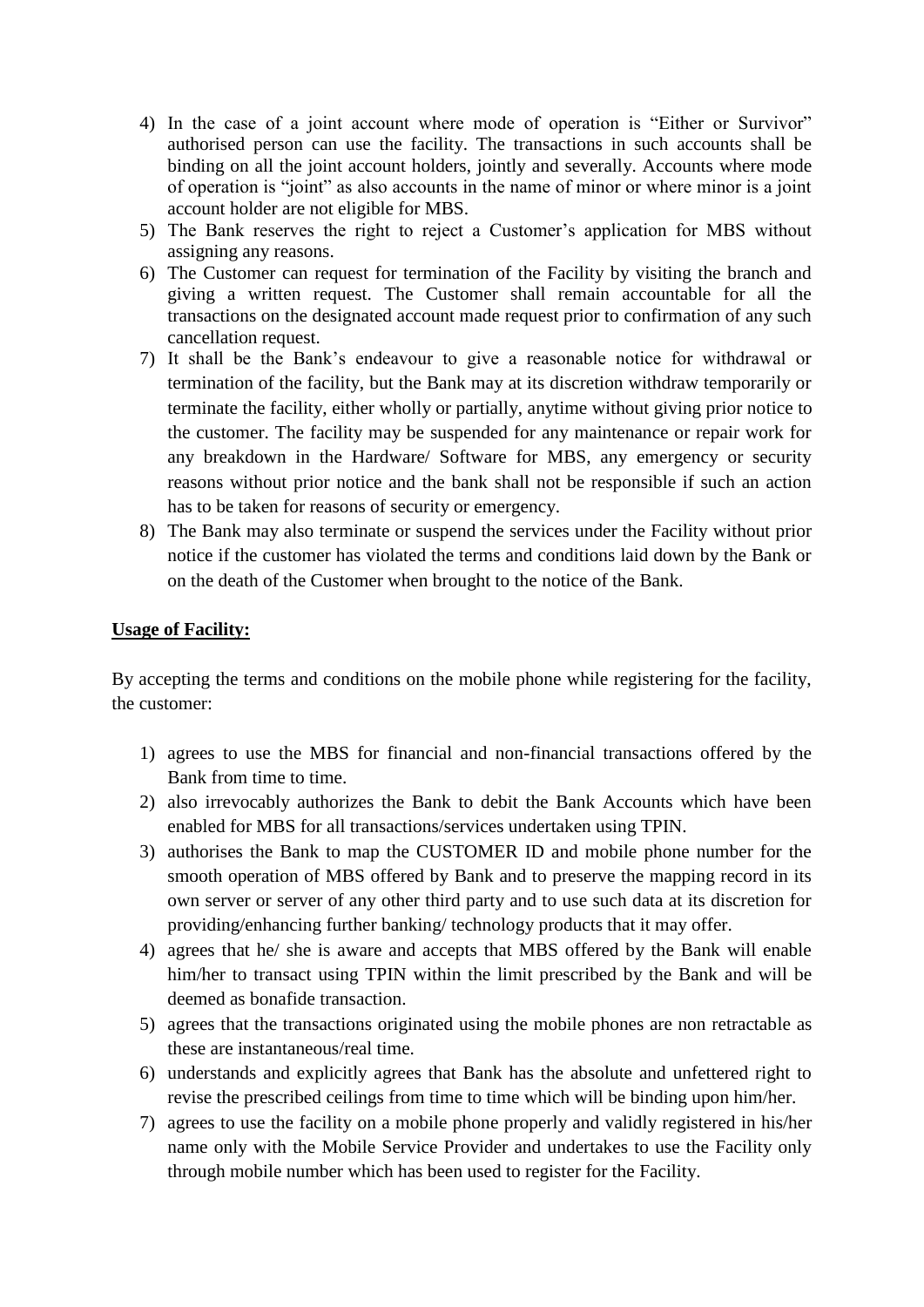### **Others :**

- 1) The Customer shall be required to acquaint himself/herself with the process for using the Facility and that he/she shall be responsible for any error made while using the Facility.
- 2) The Bank reserves the right to decide what services may be offered. Additions/ deletions to the services offered under the facility are at its sole discretion.
- 3) The instructions of the Customer shall be effected only after authentication under his/her CUSTOMER ID and MPIN or through any other mode of verification as may be stipulated at the discretion of the Bank.
- 4) While it shall be the endeavour of the Bank to carry out the instructions received from the Customers promptly, it shall not be responsible for the delay/ failure in carrying out the instructions due to any reasons whatsoever including failure of operational system or due to any requirement of law. The Customer expressly authorizes the Bank to access his/her account information required for offering the services under the facility and also to share the information regarding his/ her accounts with the service provider/ third party as may be required to provide the services under the Facility.
- 5) The transactional details will be recorded by the Bank and these records will be regarded as conclusive proof of the authenticity and accuracy of transactions.
- 6) The Customer hereby authorizes the Bank or its agents to send promotional messages including the products of the Bank, greetings or any other messages the Bank may consider from time to time.
- 7) The Bank shall make all reasonable efforts to ensure that the customer information is kept confidential but shall not be responsible for any inadvertent divulgence or leakage of confidential Customer information for reasons beyond its control or by action of any third party.
- 8) It is the responsibility of the Customer to advise the Bank of any change in his mobile number or loss/ theft of mobile phone by adopting the procedure laid down by the Bank for the purpose.
- 9) The Telecom Service provider of the customer may levy charges for each SMS/ dial/GPRS and the Bank is not liable for any dispute that may arise between such telecom service provider and the custom

#### **Fee structure for the Facility:**

The Bank reserves the right to charge the Customer a fee for the use of the services provided under the Facility and change the fee structure at its discretion. Display of such charges on Bank's websites would serve as sufficient notice and the same is binding on the customer.

#### **Accuracy of Information** :

It is the responsibility of the Customer to provide correct information to the Bank through the use of the Facility or any other method. In case of any discrepancy in this information, the Customer understands that the Bank will not be in any way responsible for action taken based on the information. The Bank will endeavour to correct the error promptly wherever possible on a best effort basis, if the customer reports such error in information.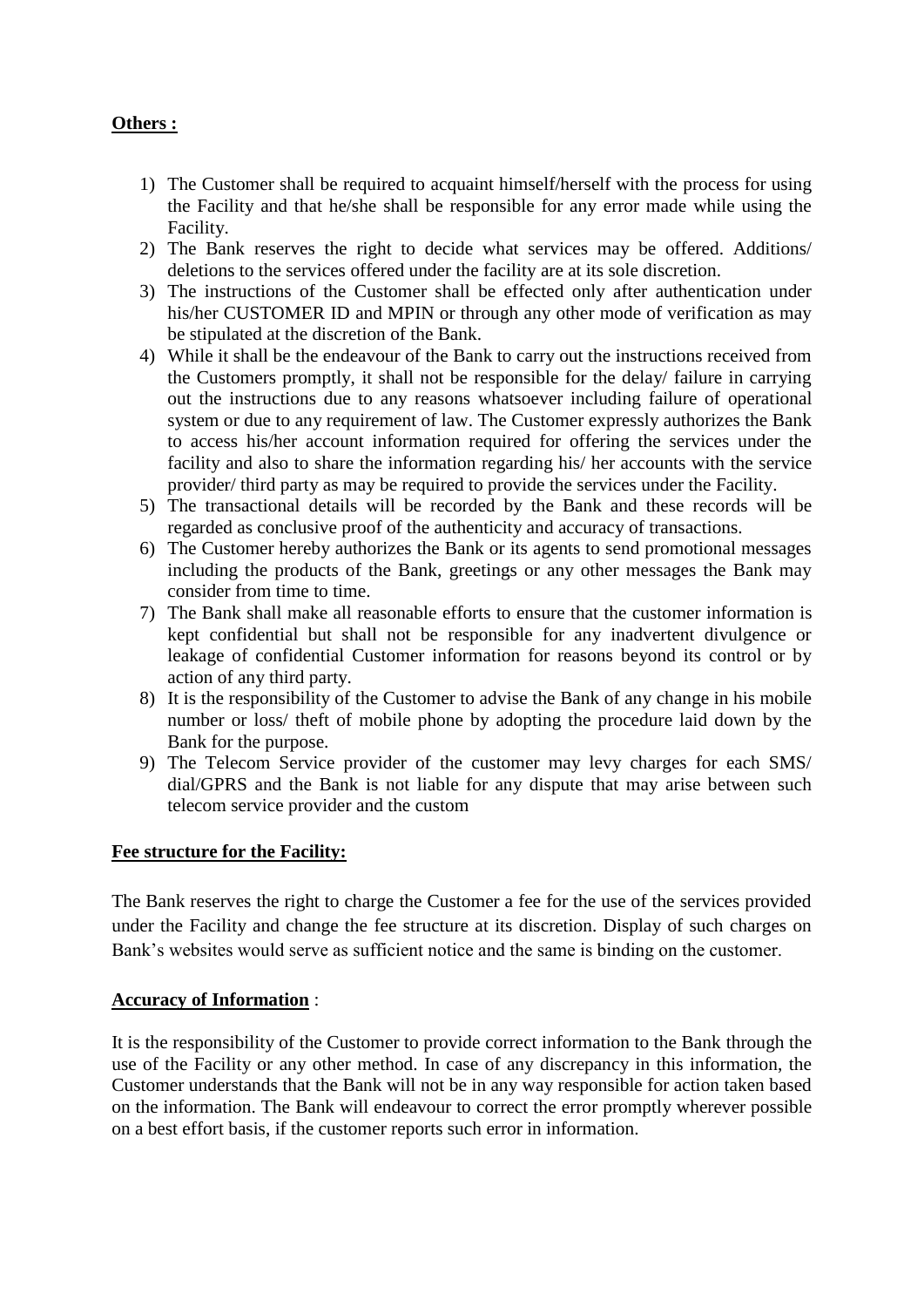The Customer understands that the Bank will try, to the best of its ability and effort, to provide accurate information and shall not hold the Bank responsible for any errors or omissions that may occur due to reasons beyond the control of the Bank.

The Customer accepts that the Bank shall not be responsible for any errors which may occur in spite of the steps taken by the Bank to ensure the accuracy of the information and shall not have any claim against the Bank in an event of any loss/ damage suffered as a consequence of an inaccurate information provided by the Bank.

## **Responsibilities and obligations of the customer** :

- 1) The customer will be responsible for all transactions, including fraudulent/erroneous transactions made through the use of his/ her mobile phone, SIM card and MPIN, regardless of whether such transactions are in fact entered into or authorized by him/ her. The customer will be responsible for the loss/damage, if any suffered.
- 2) The Customer shall take all steps possible to ensure that his/her mobile phone is not shared with anyone and shall take immediate action to de-register from MBS as per procedure laid down in case of misuse/theft/loss of the mobile phone or SIM card.
- 3) The Customer will use the services offered under Facility using the MPIN in accordance with the procedure as laid down by the Bank from time to time.
- 4) The Customer shall keep the CUSTOMER ID and MPIN confidential and will not disclose these to any other person or will not record them in a way that would compromise the security of the services.
- 5) It will be the responsibility of the Customer to notify the Bank immediately if he/ she suspect the misuse of the MPIN. He will also immediately initiate the necessary steps to change his MPIN.
- 6) If the mobile phone or SIM is lost, the user must immediately take action to deregister from MBS at Home branch of the primary account enabled for MBS.
- 7) The Customer accepts that any valid transaction originating from the CUSTOMER ID and / or registered mobile phone number shall be assumed to have been initiated by the Customer and any transaction authorized by the MPIN is duly and legally authorized by the Customer.
- 8) The Customer shall keep himself/herself updated with regard to any information/ modification relating to the services offered under the facility which would be publicized on the websites and at the branches and would be responsible for the same.
- 9) The Customer shall be liable for all loss on breach of the Terms and Conditions contained herein or contributed or caused the loss by negligent actions or a failure to advise the Bank within a reasonable time about any unauthorised access in the account.
- 10) The Customer shall be liable and responsible for all legal compliance and adherence of all commercial terms and conditions in respect of the mobile connection/SIM card/mobile phone through which the facility is availed and the Bank does not accept/ acknowledge any responsibility in this regard.